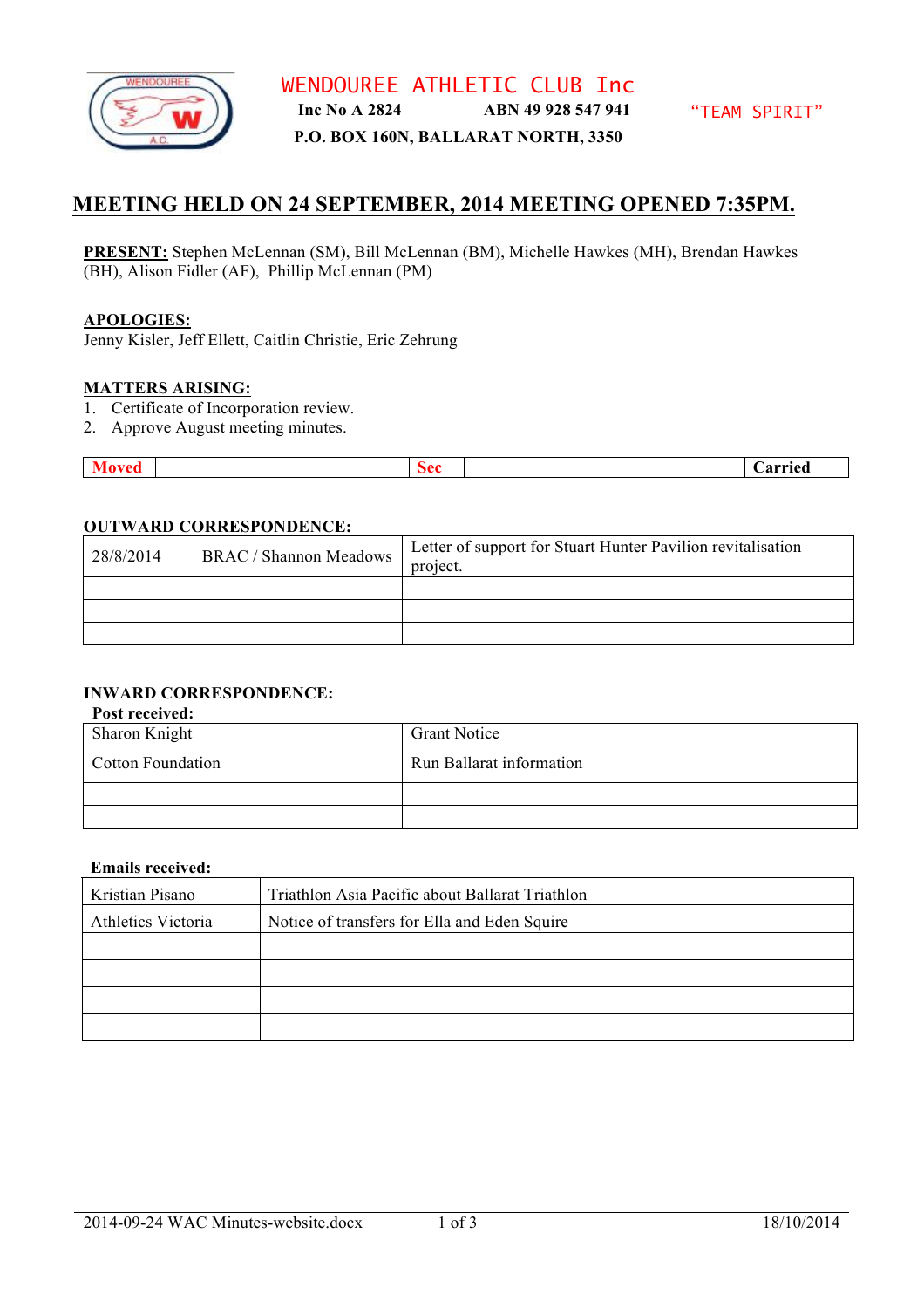# **ACCOUNTS FOR PAYMENT:**

|                                       |                      | <b>Item</b>                                   | Amount     |
|---------------------------------------|----------------------|-----------------------------------------------|------------|
| Michelle Hawkes                       | Junior Breakup       |                                               | \$87.65    |
| <b>Trophy Shop</b>                    |                      | End of season Trophies, medallions, engraving | \$1,200.00 |
| Small Dog                             | 2year domain hosting |                                               | \$440.00   |
|                                       |                      |                                               |            |
|                                       |                      |                                               |            |
|                                       |                      |                                               |            |
|                                       |                      |                                               |            |
|                                       |                      |                                               |            |
|                                       |                      |                                               |            |
|                                       |                      |                                               |            |
|                                       |                      |                                               |            |
|                                       | <b>Total</b>         |                                               | \$1,727.65 |
|                                       |                      |                                               |            |
| <b>Brendan Hawkes</b><br><b>Moved</b> | <b>Sec</b>           | Alison Fidler                                 | Carried    |

#### **TREASURER'S REPORT:**

### **Refer to report.**

| 'idlei<br>lisor | רh.<br>$\Delta$<br>$\alpha$ n n $\alpha$<br>нα. | arriad |
|-----------------|-------------------------------------------------|--------|
|                 |                                                 |        |

### **REPORTS:**

### **FINANCIAL REPORT**: (Alison Fidler)

1. Rolled over term Deposit for 6months

#### **SOCIAL REPORT:** (Michelle Hawkes)

1. September 21st cc social night, good night, had about 40 people,

Jrn Break up 14th September had about 35 -40 people lots of happy little kids.

#### **FUNDRAISING REPORT:** (Steve McLennan)

- 1. Still going well with cans and bottles
- 2. Chocolates still slow.

## **WOADY YALOAK REPORT:** (By Peter Luke.)

Nil.

# **BRAC REPORT:** (Stephen McLennan)

- 1. Park Run- looking at whether it be viable for Brac to hold these once a month on a saturday morning at vic park, would need a few volunteers from each club.
- 2. Track repairs have been carried out but not to a very good quality
- 3. Still looking for photo finish operators
- 4. Strategic Plan still needs to be followed up with club members
- 5. Rod had a meeting with Glenn Turner and council at the prospect of having a Zatapek meet here in Ballarat, which sounds positive.

# **TRACK REPORT (incl ATHLETICS VICTORIA)**: (Stephen McLennan)

- 1. 15 competition days 11th oct start,
- 2. seasons tickets \$40 senior, \$20juniors or \$4per week and \$2 per week
- 3. Nev will hold a meeting shortly.
- 4. Age group winners for the season to inspire the junior athletes